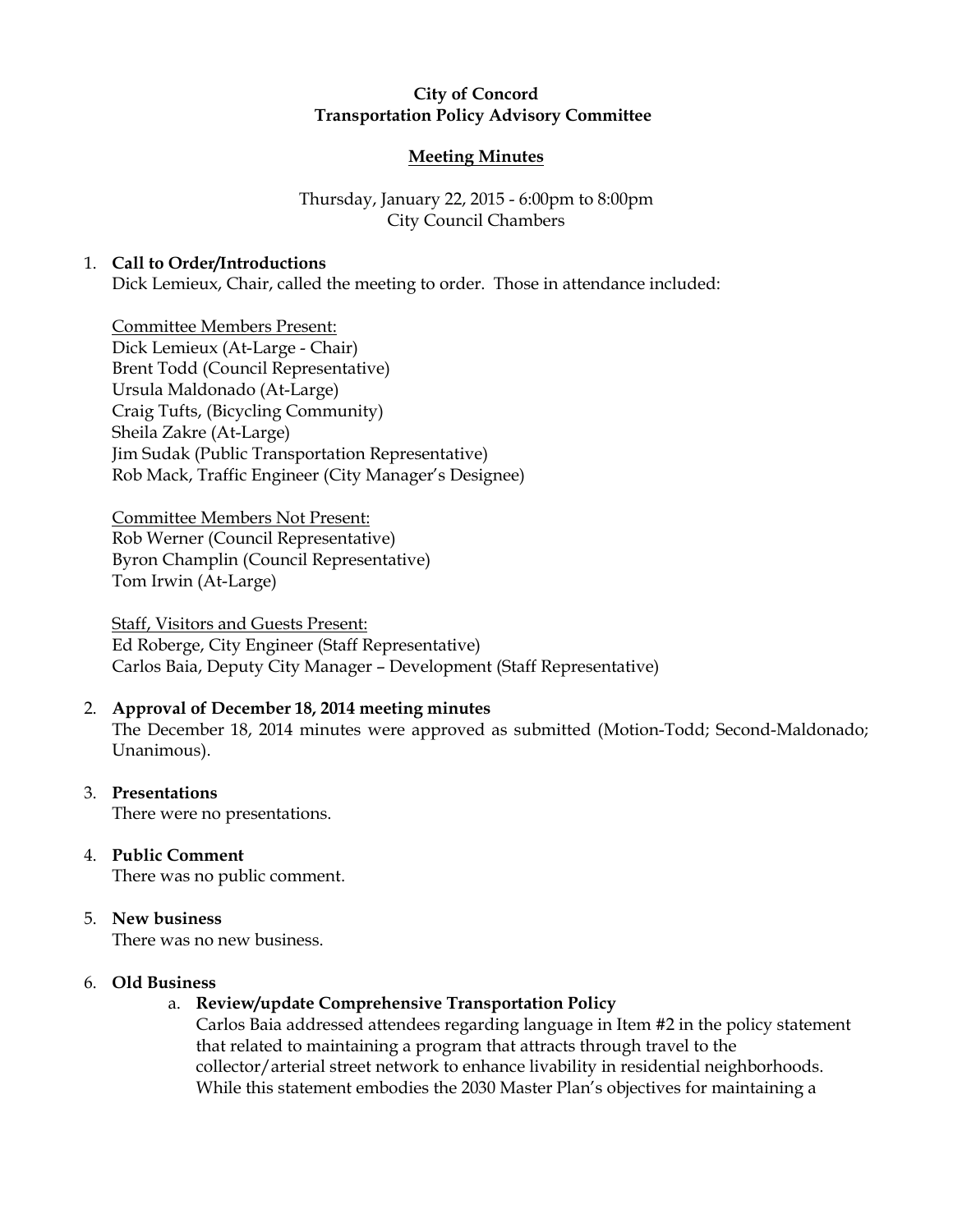collector/arterial street network as well as traffic calming in neighborhood areas, a concern was a potential conflict between the statement as written and the vision of the Master Plan which also states, "New Streets are designed to be interconnected and reinforce the street network. Dead ends or cul-de-sacs are discouraged." Because of the city's commitment to promote future development within the urban growth boundary rather in outlying rural areas, it is important to allow for consideration of new street connectivity that may or may not be in direct proximity to the collector/arterial street network. A summary of select sections of the Master Plan related to street connectivity and development within the city's Urban Growth Boundary was distributed to attendees.

There was considerable discussion by attendees on ways to reword statement #2 to better reflect the three principle objectives related to the subject goal of enhancing neighborhood livability: the need to make travel along collector and arterial street attractive to through traffic; the need to lessen the adverse impacts of undue traffic on local residential streets; and the need to provide connectivity for travel between neighborhoods. The discussion also included policy statement #3 which embodies development of transportation solutions that are sensitive to the context of surrounding neighborhoods and commercial areas. Attendees also discussed suggestions from Tom Irwin (unable to attend) regarding expanding the wording of the policy to more specifically promote the provision of public transportation.

Due to the lateness of the hour and lack of consensus on a rewording of statement #2, the chair suggested that the discussion be tabled until next meeting. This would also allow Tom Irwin the opportunity to join in the discussion of his suggestions regarding public transportation. TPAC moved to rescind its November 20, 2014 approval of the amended Comprehensive Policy and bring it back to the table for further reconsideration (Motion-Todd; Second-Maldonado; Unanimous). The Chair requested that staff compile several options for rewording statement #2 based on tonight's discussion to help facilitate next month's discussion.

- b. Report from the Bicycle and Pedestrian Subcommittees with recommendations for improved non-motorized access between downtown and the Horseshoe Pond area. Carlos Baia asked for the opportunity to address TPAC on the subject recommendation, and in particular, to describe Administration's ongoing efforts to promote the future extension of Storrs Street northerly to Commercial Street. He described the city's recent efforts regarding the purchase of the Tunis property and negotiations with the state and the railroad company regarding potential changes in track and grade-crossing locations as would be needed to plan for the future northern extension of Storrs Street to the Commercial Street area. After some discussion, members concurred that the subject recommendation from TPAC was consistent with Administration's current efforts. So as to not duplicate efforts, TPAC moved to rescind its November 20, 2014 approval of a report to City Council on the subject matter (Motion-Zakre; Second-Sukak; Unanimous).
- c. Report from the Public Transit Subcommittee outlining TPAC's recommendation to develop and implement a multi-year capital replacement program for CAT fixedroute buses.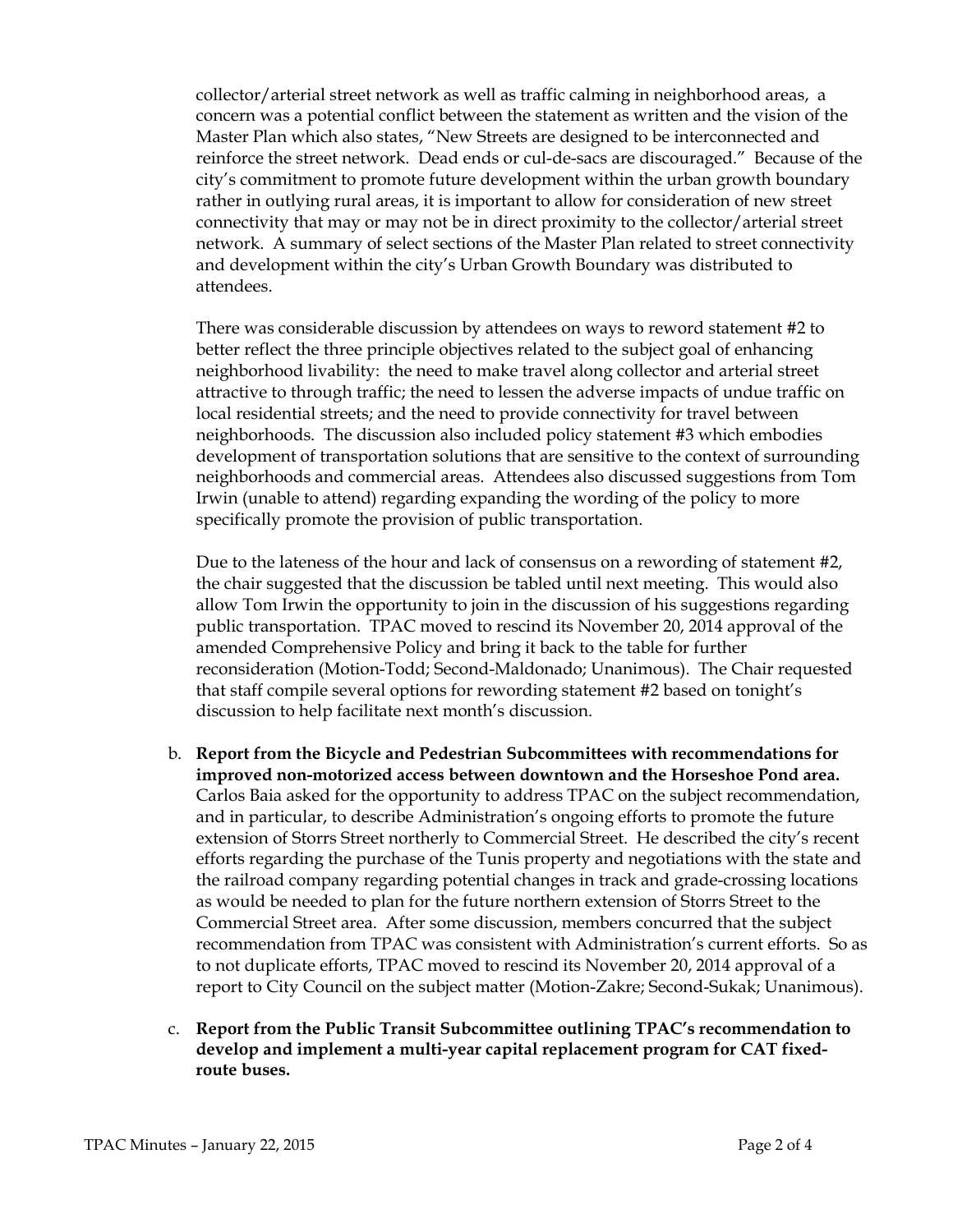Jim Sudak distributed copies of the updated 'Bus Option Matrix' comparing the capabilities/costs/amenities of three potential replacement models (buses less than 30 feet in length) for CAT's fleet: a New Flier Midi; an IC Bus HC Series; and an Eldorado National Transport. Jim noted that CAT's preference for overall performance and cost effectiveness was the 'midi'-type bus. TPAC members discussed the matrix and comparative factors including: bus types, numbers of passengers, fuel type, service life, and amenities such as level floors versus lifts, meters, and message signs. After a lengthy discussion, members concurred that the 'midi' style appeared the most effective overall choice of the three styles. These buses run on either diesel or gasoline. The options of compressed natural gas (CNG) or hybrid engines were considered unrealistic due to very high initial cost for the hybrids, or difficulty in obtaining timely and costeffective CNG fueling.

Jim Sudak noted that a \$300,000 grant was approved for purchase of the first of three needed buses, with a single bus being purchased for each of the next three years. There was a 20 percent local match (\$60,000/year) required. NHDOT has historically provided a 10 percent contribution to this match with the municipality providing the other 10 percent. The current NHDOT budget has not yet committed to these funds for the new grant award, so there is the potential that they may not be able to contribute the 10 percent match for this new round of funding.

Ed Roberge suggested that a new project could be requested for FY 16 as well as the outyears of FY 17 and FY 18 that sets aside a 20 percent match (\$60,000) each year. If the state's budget allows their 10 percent match, then the CIP budget can be revised downward to 10 percent at a later time. TPAC moved to support a recommendation to City Council to budget the 20 percent match for the next three years associated with CAT's planned purchase of three replacement buses (Motion-Maldonado; Second-Zakre; Unanimous). Ed Roberge noted that staff will draft a TPAC report to City Council with its recommendation and concurrence with the CAT analysis of a preferred bus type.

# 7. Consent Reports

a. Approval of Subcommittee Minutes (Pedestrian, Bicycle, Public Transportation, and Traffic Operations)

There were no consent reports.

# 8. City Council meeting update

Rob Mack noted that at its January 12, 2015 meeting, City Council accepted the TPAC/TOC report on the West Village traffic referral from City Council.

- 9. TPAC Referrals from City Council, Staff and Chair a. None
	-

### 10. Status report on subcommittees

- a. Bicycle/Pedestrian Committee, Craig Tufts No report given.
- b. Public Transit Committee, Tom Irwin No report given.